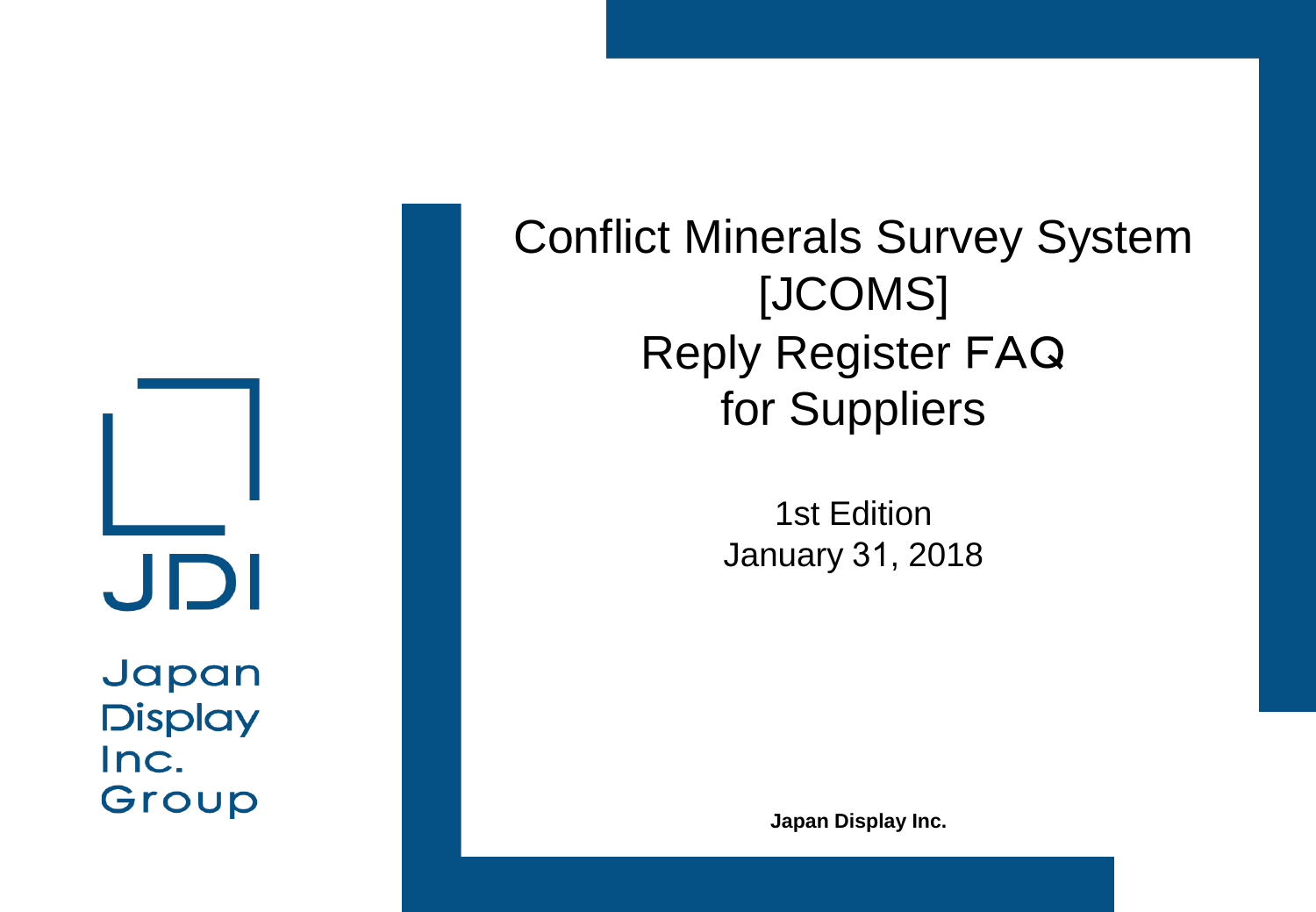# Revision History

| Edition | <b>Release Date</b> | <b>Revised Contents</b> |
|---------|---------------------|-------------------------|
|         | 2018/1/30           | <b>New</b>              |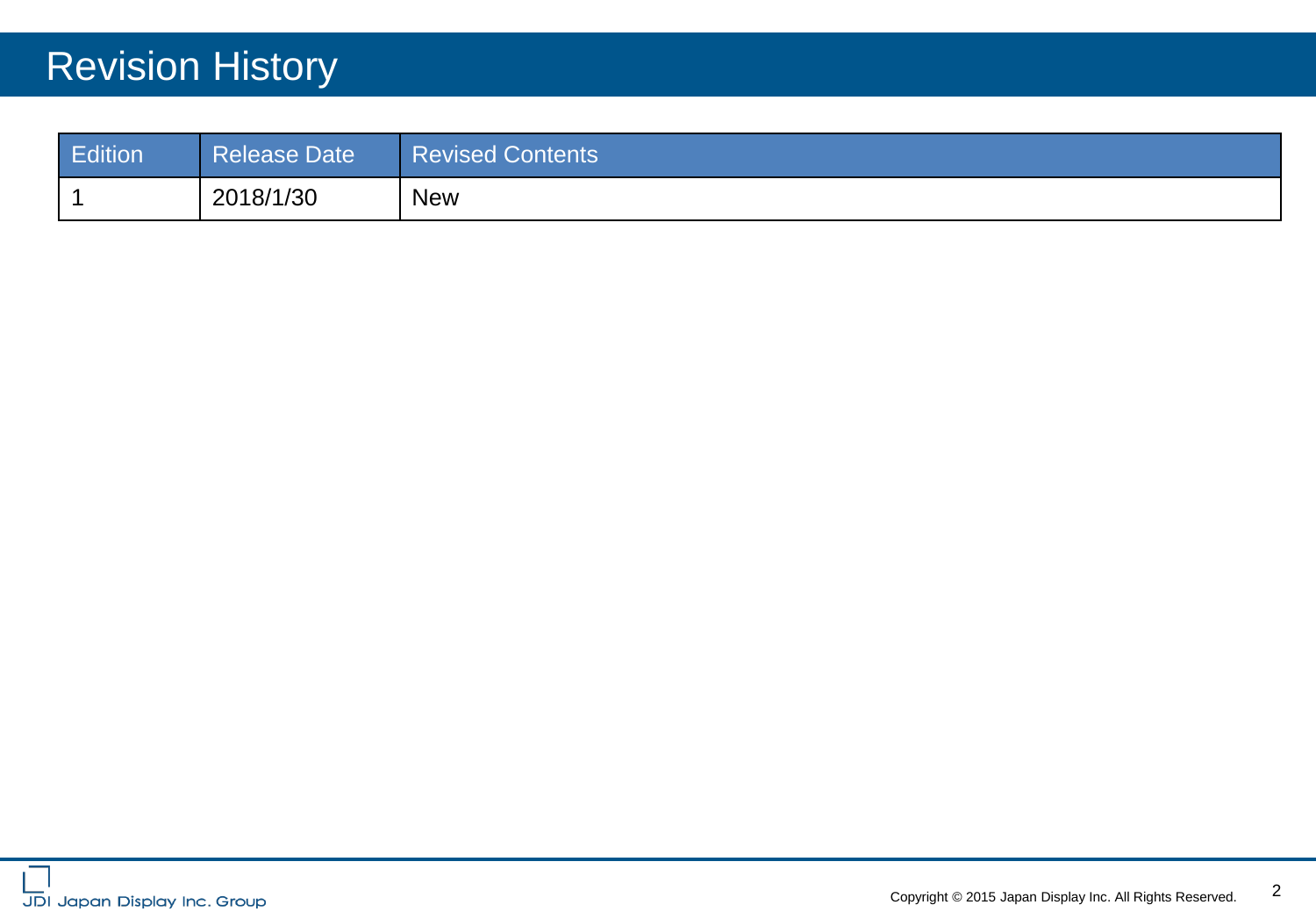#### 1.Incorrect Version of CMRT File

The CMRT version[5.1]at the time of survey request differs from the version of the replied CMRT file. Please reply with CMRT version[5.1].

- $\Box$  If the message above is displayed, it means the reply is registered with CMRT file, the version of which differs from the version specified in Survey Request.
- Please create the reply with CMRT file in correct version and register it.
- As the version of CMRT file is displayed in [Declaration], please confirm whether it is consistent with the version specified in Survey Request before registering the reply. Besides, CMRT file with the version specified in Survey Request could be downloaded from Reply Register Screen.

|                                                                                                                                                                                                                                                                                                                                                                                                   | <b>Conflict Minerals Reporting Template (CMRT)</b>                                                                                                       | Please confirm whether it is<br>consistent with the version |
|---------------------------------------------------------------------------------------------------------------------------------------------------------------------------------------------------------------------------------------------------------------------------------------------------------------------------------------------------------------------------------------------------|----------------------------------------------------------------------------------------------------------------------------------------------------------|-------------------------------------------------------------|
| cfsi<br><b>Select Language Preference Here:</b><br>请选择你的语言:<br>사용할 언어를 선택하시오 :<br>表示言語をここから選択してくたさい:<br>Sélectionner la langue préférée ici:<br>An initiative of the EICC and GeSI<br>Selecione Preferência de idioma Aqui:<br>Wählen sie hier die Sprache:<br>Seleccione el lenguaje de preferencia aqui:<br>Selezionare la lingua di preferenza qui:<br><b>Burada Dil Tercihini Belirleyin:</b> | <b>English</b><br><b>Revision 5.01</b>                                                                                                                   | specified in Survey Request.                                |
| The purpose of this document is to collect sourcing information on tin, tantalum, tungsten and gold used in products                                                                                                                                                                                                                                                                              | <b>Link to Terms &amp; Conditions</b>                                                                                                                    |                                                             |
|                                                                                                                                                                                                                                                                                                                                                                                                   | Mandatory fields are noted with an asterisk (*). Consult the instructions tab for guidance on how to answer each question.<br><b>Company Information</b> |                                                             |
| Company Name (*):                                                                                                                                                                                                                                                                                                                                                                                 |                                                                                                                                                          |                                                             |
| Declaration Scope or Class (*):                                                                                                                                                                                                                                                                                                                                                                   |                                                                                                                                                          |                                                             |
| <b>Description of Scope:</b>                                                                                                                                                                                                                                                                                                                                                                      |                                                                                                                                                          |                                                             |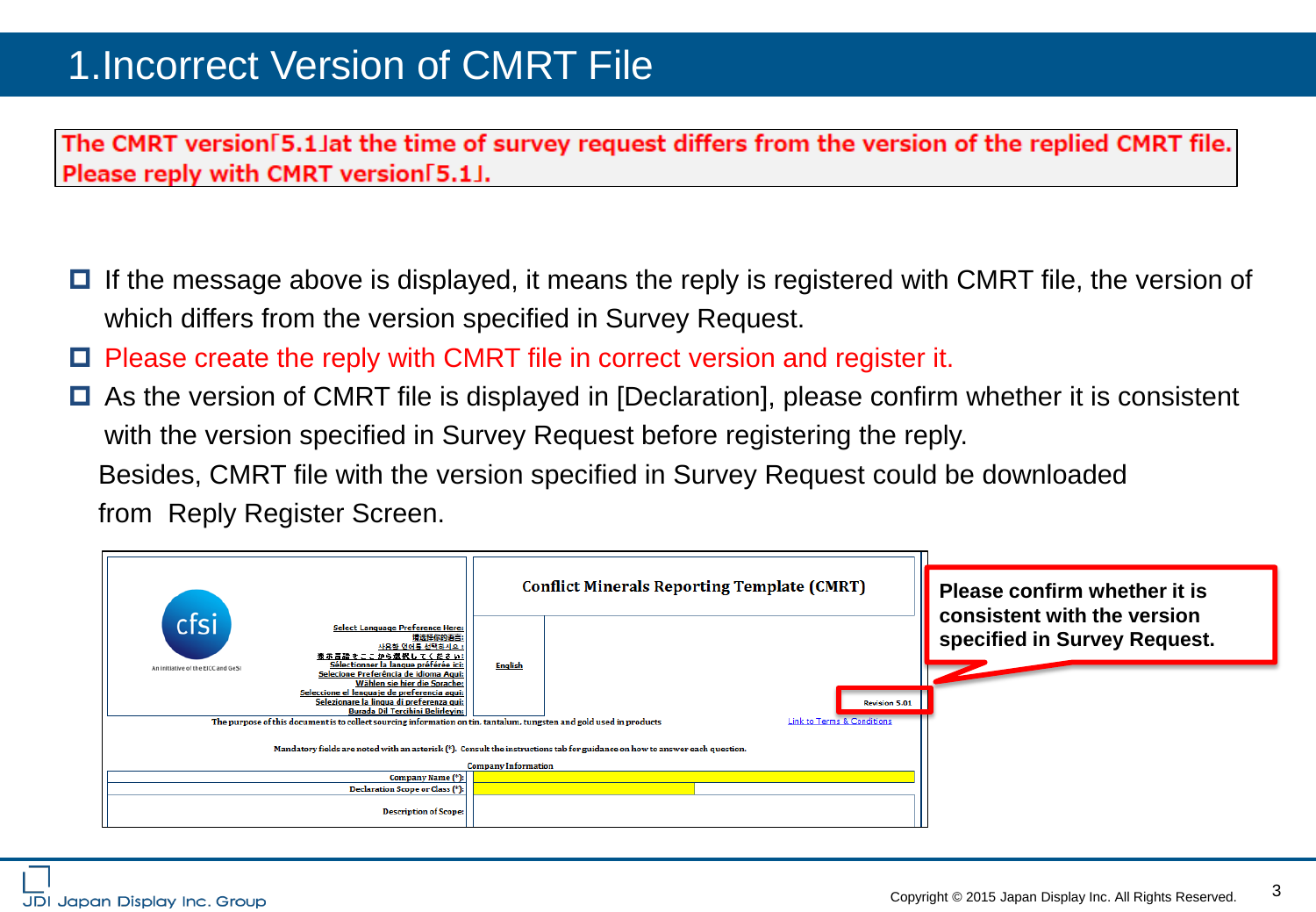## 2.Incorrect Item Number

The item which is not the objected survey item is contained in [Product List]sheet. Please confirm the [Item number of manufacturer] and delete the item which is not the objected survey item.

- $\Box$  When the message above is displayed, it means item number which not belong to the item number of survey target is input into [Product List] sheet of CMRT file.
- Please only input the item number of survey target in [Product List] sheet and register the reply.
- As item number of survey target could be confirmed on [Survey Parts List] of Reply Register Screen, please confirm whether item number of [Survey Parts List] is consistent with the item number input into [Product List] sheet before registering reply.

Besides, please confirm if there is space before or after the item number input into [Product List] sheet.

| 弊社品目コード                | 品目テキスト                 | メーカ品番                                                                      |                                                                                                 |                 |            |
|------------------------|------------------------|----------------------------------------------------------------------------|-------------------------------------------------------------------------------------------------|-----------------|------------|
| K11000003              | K11000003              |                                                                            | Please confirm whether item number in CMRT<br>file is consistent with the item number on Survey |                 |            |
| K11000004<br>K11000005 | K11000004<br>K11000005 | <b>Completion</b> equired only<br>cfsi<br>to initiative africa 607 and the | <b>Parts List.</b>                                                                              |                 | worksheet. |
|                        |                        | <b>Manufacturer's Product Number (*)</b><br>K11000003<br>K11000004         | Click here to return to Declaration tab<br><b>Manufacturer's Product Name</b>                   | <b>Comments</b> |            |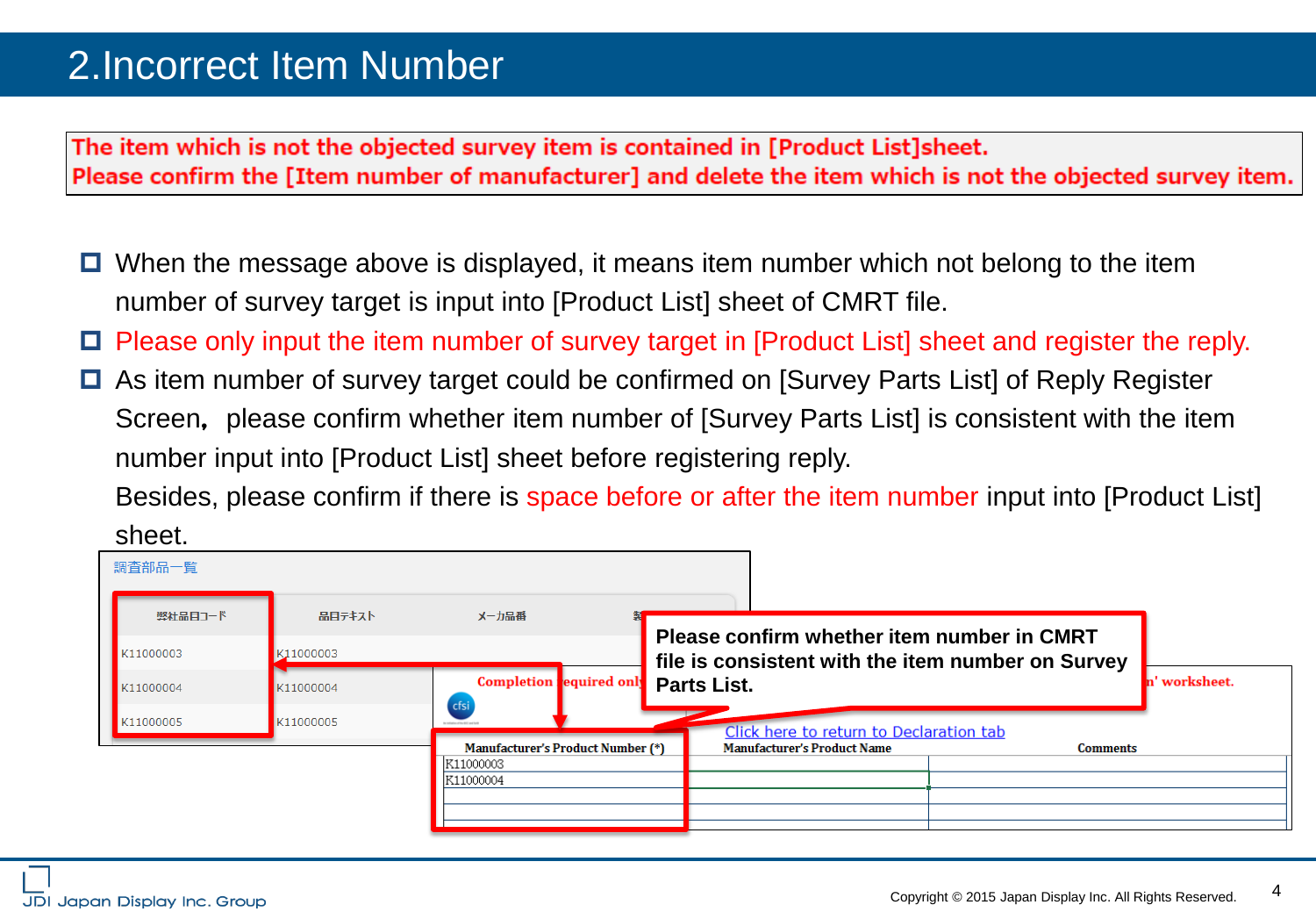#### 3.Link to external file is set

### Password has been set to the file or the file is not EXCEL file. Please release the file password or register the EXCEL file.

- $\Box$  When the message above is displayed, it means the link to file you copied from is created by copying & pasting from CMRT file replied as reply contents in [Smelter List]sheet .
- $\Box$  As CMRT file which the link to file you copied from was created can't be used, please create new CMRT file for reply.

Besides, please input data directly instead of copying reply contents by copying & pasting from CMRT file replied in [Smelter List] sheet and create CMRT file. If copy & paste is necessary, please just input [Smelter Identification Number] in A column.

| C <sub>5</sub> | $\overline{\phantom{a}}$                                                        | - 70      | Ťх                                       | =IF(LEN(A5)=0,"",INDE <mark>(('[CFSI_CMRT_4.10.xls]Sr</mark> elter Reference List'\$C:\$C,MATCH(\$A5,'[CFSI_CMRT_4.10.xls]Smelter Reference Lis |              |           |             |                                          |               |  |
|----------------|---------------------------------------------------------------------------------|-----------|------------------------------------------|-------------------------------------------------------------------------------------------------------------------------------------------------|--------------|-----------|-------------|------------------------------------------|---------------|--|
|                | А                                                                               | в         |                                          |                                                                                                                                                 |              |           | G           | н                                        |               |  |
| $\overline{2}$ | <b>TO BEGIN:</b>                                                                |           |                                          |                                                                                                                                                 |              |           |             |                                          |               |  |
|                | <b>Smelter</b><br><b>Identification</b><br><b>Number</b><br><b>Input Column</b> | $Meta(*)$ | Smelter Look-up (*)                      | <b>Smelter Name (1)</b>                                                                                                                         |              |           |             | Link to file you copied from is created. |               |  |
| 5              | CID001875                                                                       | Gold      | Tanaka Kikinzoku Kogyo K.K.              | $\mathbf{v}$                                                                                                                                    | <b>JAPAN</b> | CID001875 |             |                                          | Hiratsuka     |  |
| 6              | CID001736                                                                       | Gold      | Sichuan Tianze Precious Metals Co., Ltd. |                                                                                                                                                 | <b>CHINA</b> | CID001736 | CFSI        |                                          | Chengdu       |  |
|                | CID002505                                                                       | Tantalum  | FIR Metals & Resource Ltd.               | FIR Metals & Resource Ltd.                                                                                                                      | <b>CHINA</b> | CID002505 | <b>CFSI</b> |                                          | Zhuzhou       |  |
| 8              | CID002558                                                                       | Tantalum  | Global Advanced Metals Aizu              | Global Advanced Metals Aizu                                                                                                                     | <b>JAPAN</b> | CID002558 | <b>CFSI</b> |                                          | Aizuwakamatsu |  |
| ۹              | CID001070                                                                       | Tin       | China Tin Group Co., Ltd.                | China Tin Group Co., Ltd.                                                                                                                       | <b>CHINA</b> | CID001070 | <b>CFSI</b> |                                          | Laibin        |  |
| 10             | CID001070                                                                       | Tin       | China Tin Group Co., Ltd.                | China Tin Group Co., Ltd.                                                                                                                       | <b>CHINA</b> | CID001070 | <b>CFSI</b> |                                          | Laibin        |  |
| 11             | CID002844                                                                       | Tin       | HuiChang Hill Tin Industry Co., Ltd.     | HuiChang Hill Tin Industry Co., Lt CHINA                                                                                                        |              | CID002844 | <b>CFSI</b> |                                          | Ganzhou       |  |
| 12             | CID000760                                                                       | Tin       | Huichang Jinshunda Tin Co., Ltd.         | Huichang Jinshunda Tin Co., Ltd. CHINA                                                                                                          |              | CID000760 | <b>CFSI</b> |                                          | Ganzhou       |  |
| 13             |                                                                                 |           |                                          |                                                                                                                                                 |              |           |             |                                          |               |  |